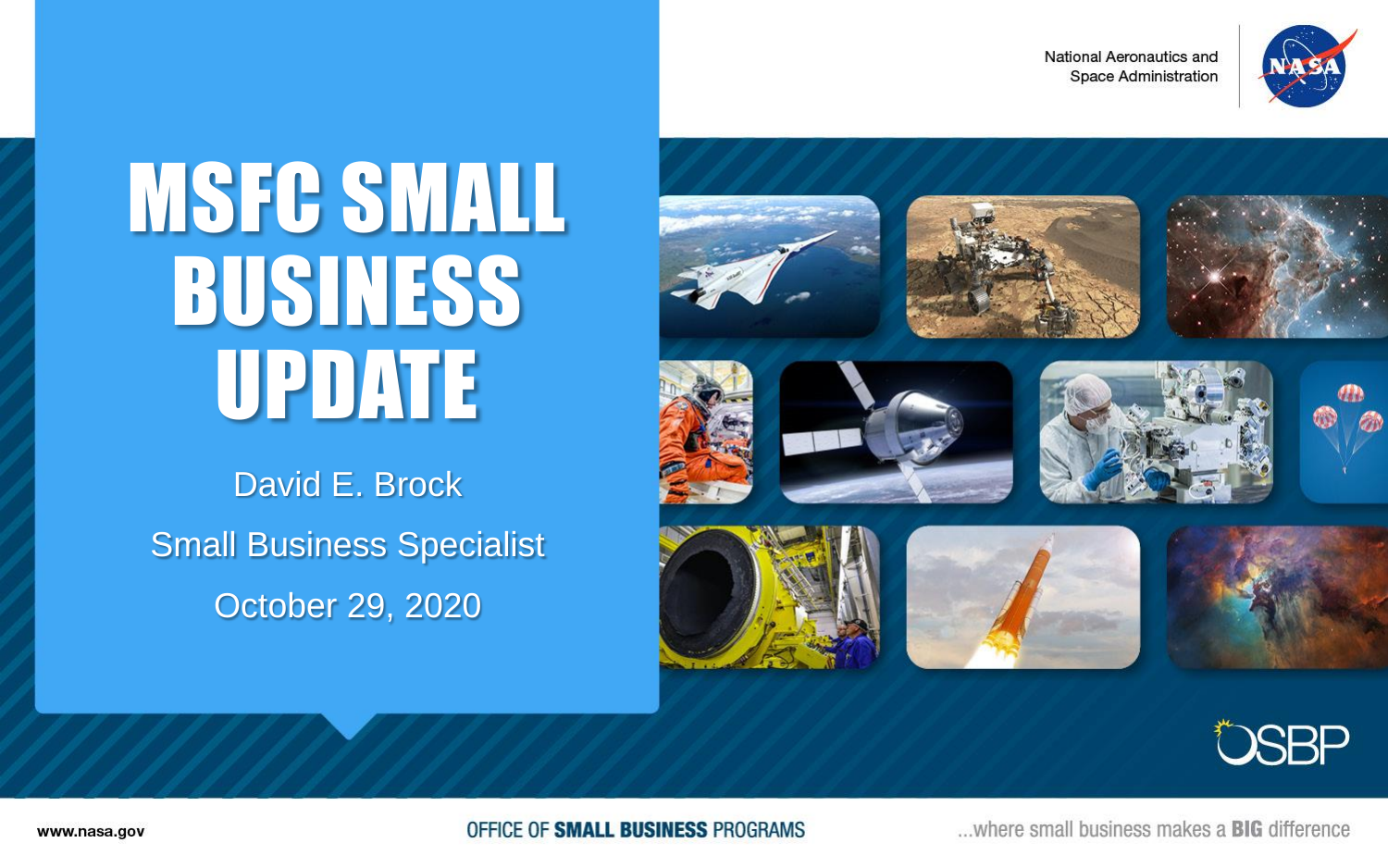#### MSFC SEPTEMBER FY20 PRIME GOALS VS. ACTUAL PERCENTAGES DATA GENERATED OCTOBER 14, 2020 FROM BETA .SAM.GOV



**CATEGORY DOLLARS**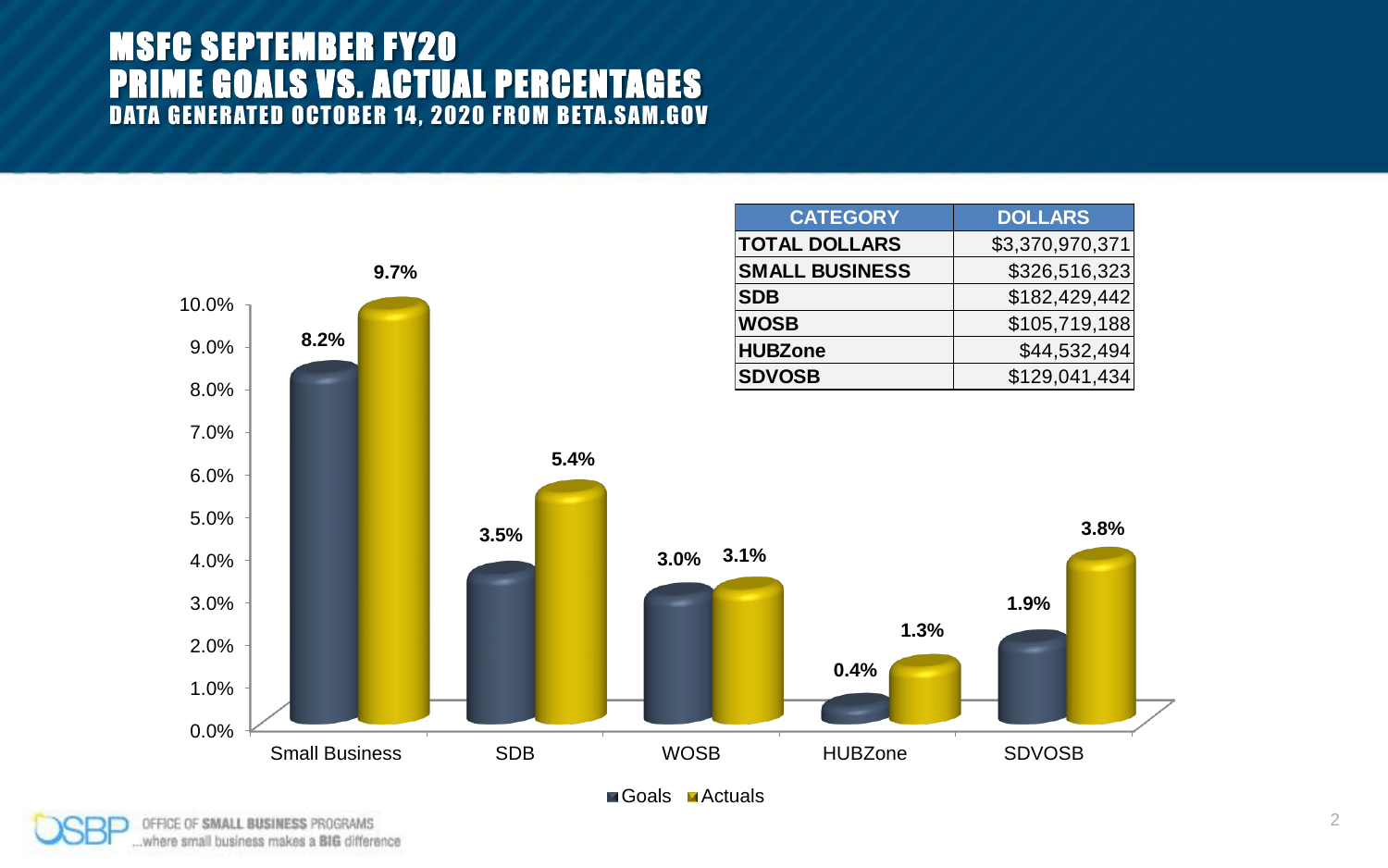## TOP 5 NAICS CODES AT MSFC

| <b>NAICS Codes</b> | <b>Description</b>                                                                           |
|--------------------|----------------------------------------------------------------------------------------------|
| 336415             | Guided Missile and Space Vehicle Propulsion Units and Propulsion Unit Parts<br>Manufacturing |
| 541715             | Research and Development in the Physical, Engineering, and Life Sciences                     |
| 541330             | <b>Engineering Services</b>                                                                  |
| 561220             | <b>Facility Support Services</b>                                                             |
| 541513             | <b>Computer Facilities Management Services</b>                                               |

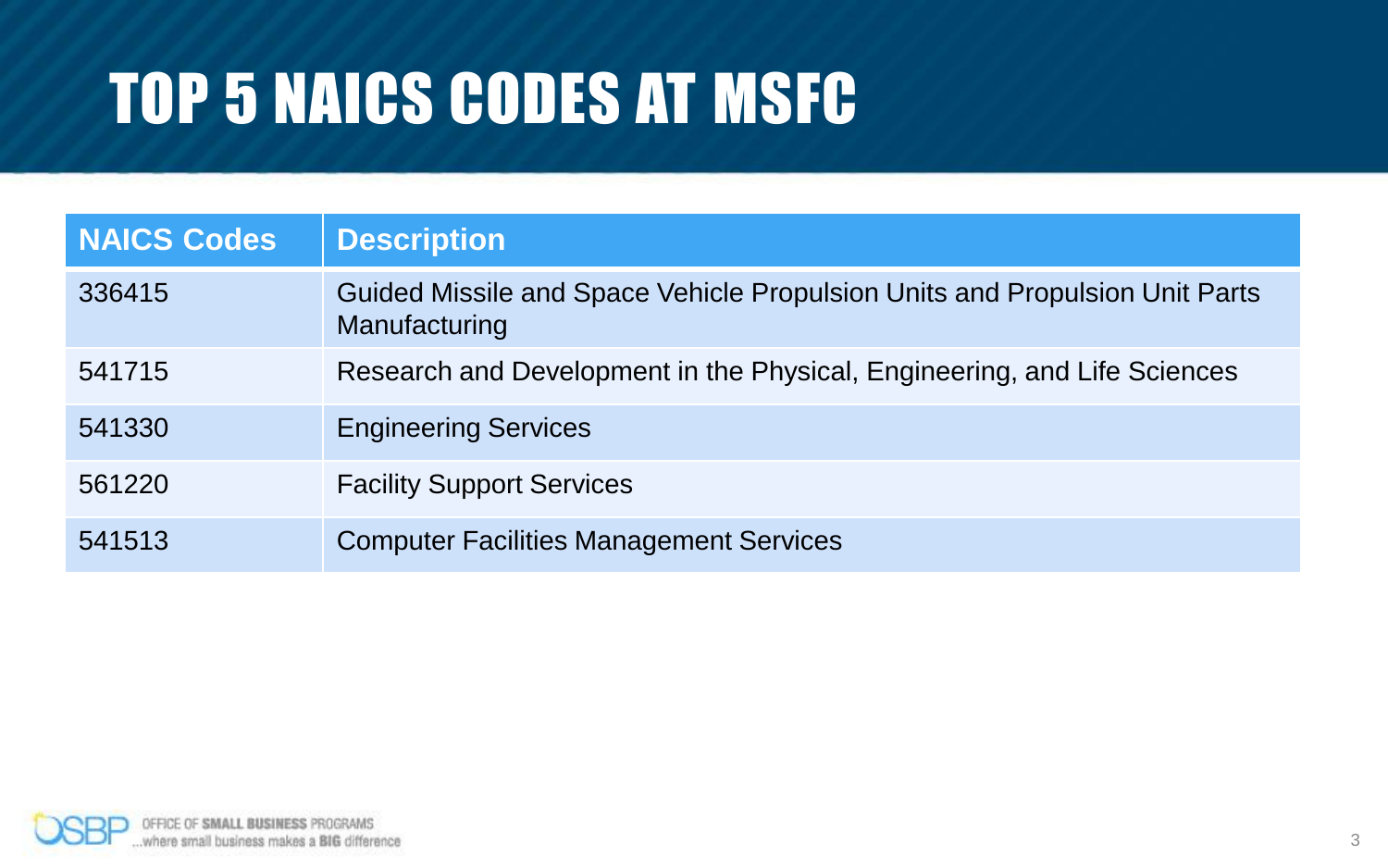#### SUBCONTRACTING OPPORTUNITIES…A LOOK AHEAD

- 2020 Tipping Point Technology Development.
- Human Landing System.
- Mars Ascent Propulsion System.
- Mars Ascent Vehicle Project.
- Space Launch System Block 1 B.
- SLS follow-on and new contracts.
- Turbopump-Fed Storable Propellant Engine Modernization Task.

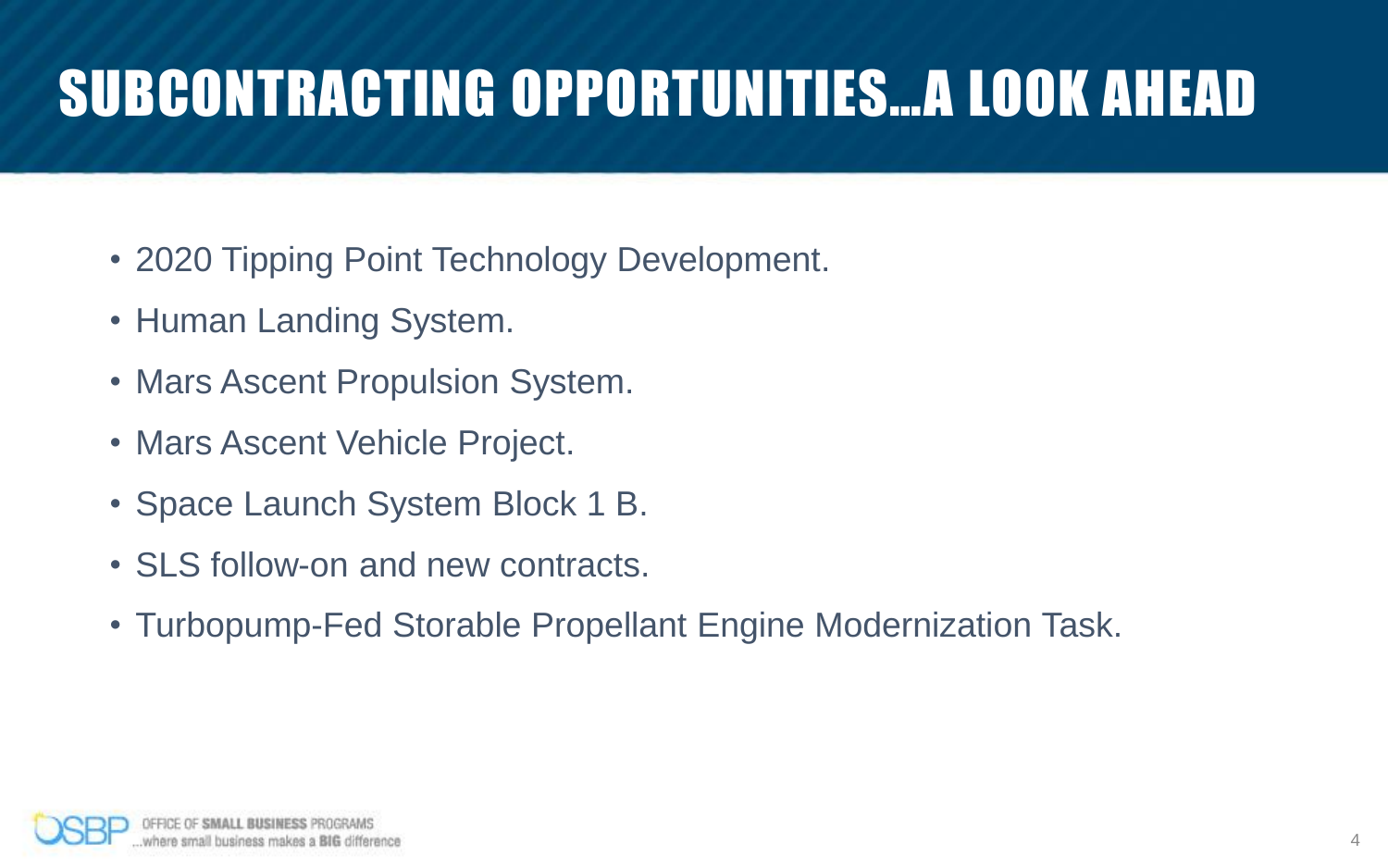## REBOOT OF THE NASA MPP

- Effective October 1, 2019, the MSFC Small Business Office (SBO) is now the lead Center for coordinating and managing the NASA MPP.
- Rebranding of all MPP forms, templates, and guidebook was completed in February 2020.
- All MPP Forms, templates, and guidebook are available on the NASA OSBP Website at [https://osbp.nasa.gov/mpp/index.html.](https://osbp.nasa.gov/mpp/index.html)
- On March 1, 2020, the NASA/MSFC SB Office started accepting new Mentor-Protégé agreements (MPA).

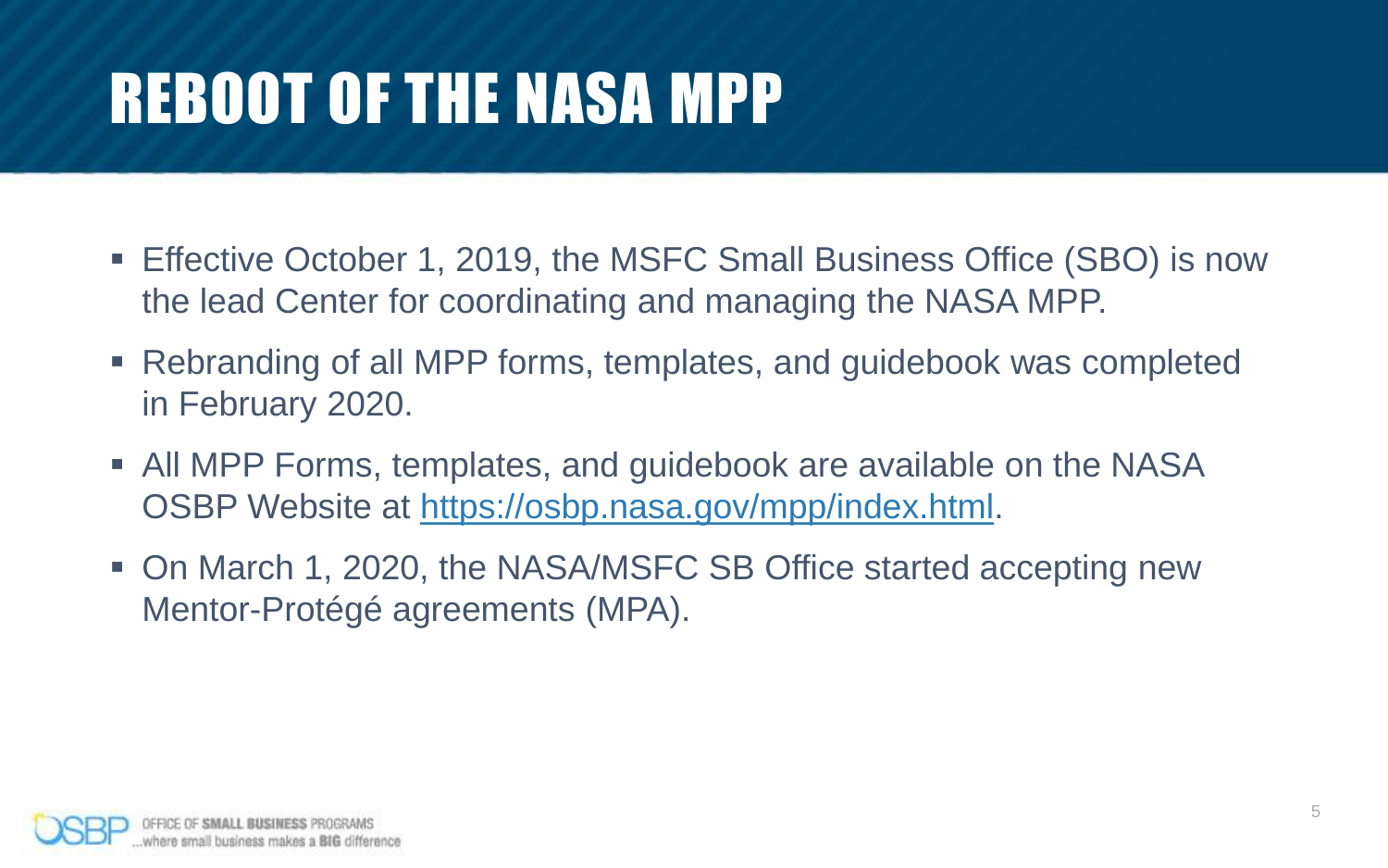### WHAT'S NEW

- Creation of a new dedicated NASA MPP Inbox for processing all NASA MPP related documentation: [MSFC-NASAMentorProtegeProgram@mail.nasa.gov](mailto:MSFC-NASAMentorProtegeProgram@mail.nasa.gov)
- Establishment of a new dedicated Phone number for receiving inquiries specific to the NASA MPP only: 256-544-7768

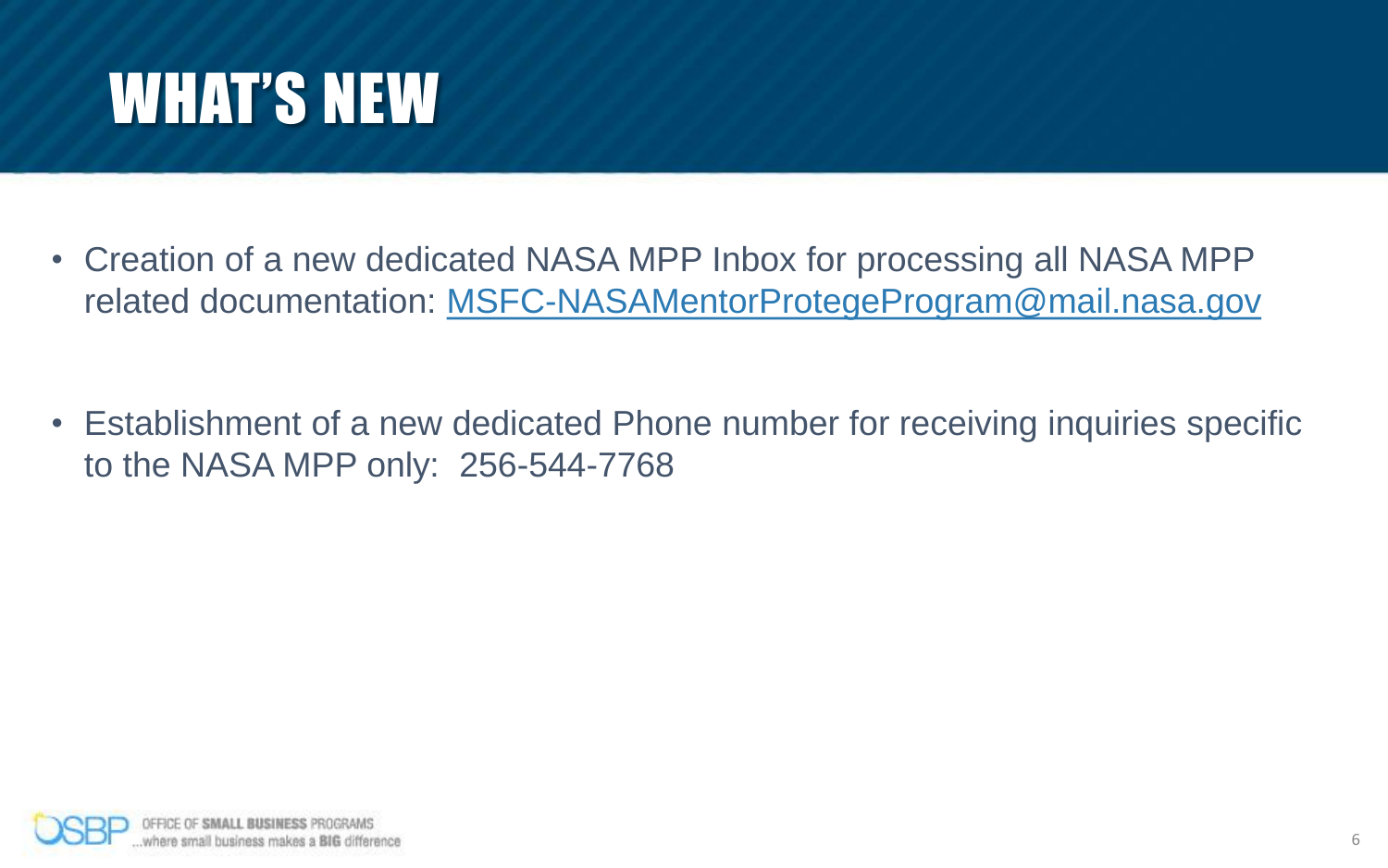## WHAT'S NEW (CONT.)

- The NASA MPP Program Manager will have 30 business days excluding holidays (45 calendar days) to review and approve MPAs.
- Minimum period of performance for MPAs is one year...maximum three years.
- MPAs can be extended on 6 month intervals and/or up to one year.
- No limit on number of MPAs a protégé can participate in as long as the developmental assistance differs from past MPAs, and are only participating in one MPA at a time.
- Semi-Annual reporting changed to Annual reporting.
- NASA MPP PM will conduct informal Semi-Annual VITs or Telecoms with Mentor, Protégé, CO, COR, and Center SBS.
- New Agreements, Applications, and Annual Reports will go from Mentor to Center SBS to our new dedicated NASA MPP Inbox.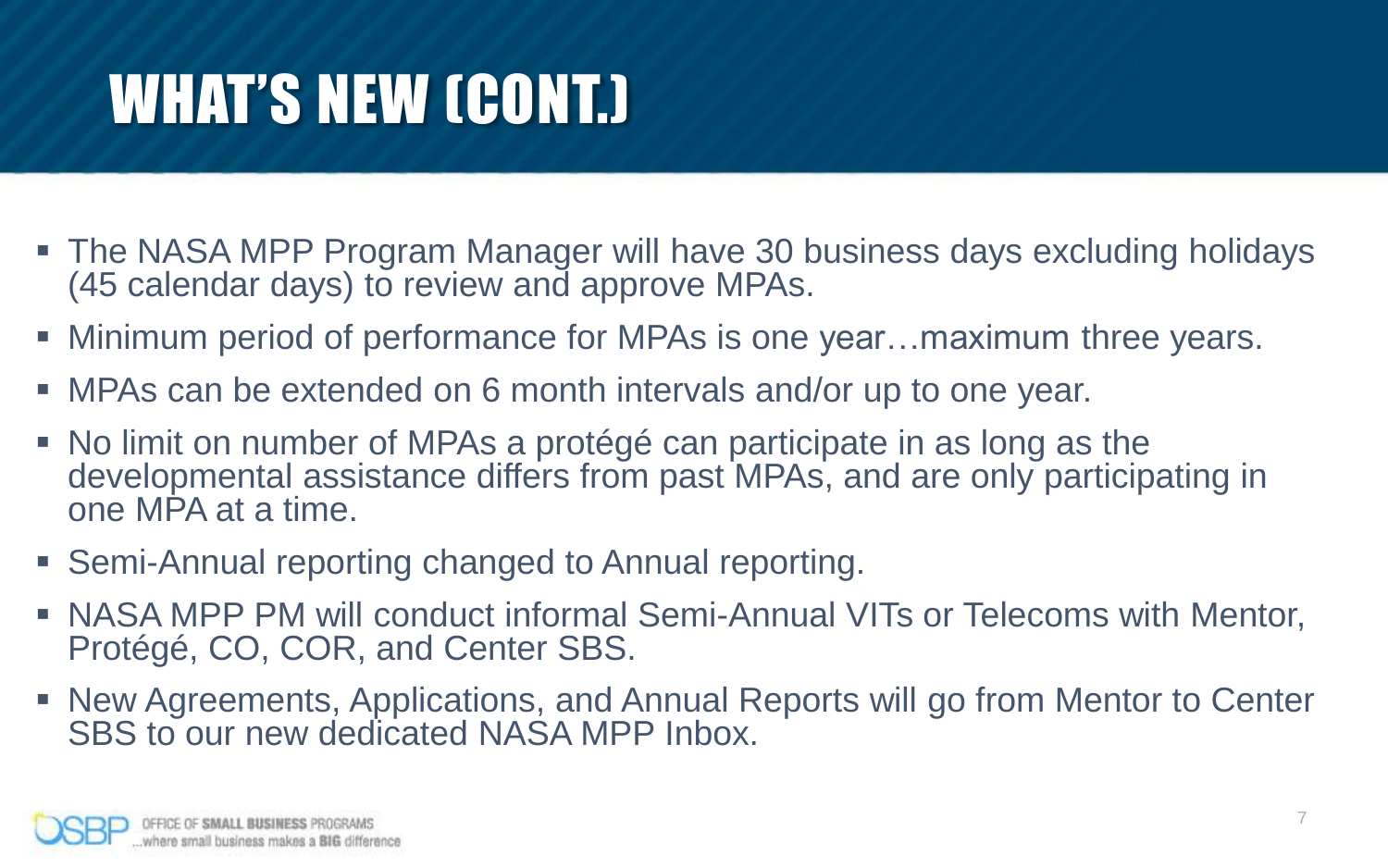#### ACTIVE NASA MENTOR-PROTÉGÉ AGREEMENTS (MPAS)

| <b>NASA</b><br><b>Center</b> | <b>Mentor</b>        | Protégé                               | <b>Protégé's SB</b><br><b>Classification(s)</b> | <b>Contract No.</b> | <b>MPA</b><br><b>Duration</b> | <b>End Date</b> |
|------------------------------|----------------------|---------------------------------------|-------------------------------------------------|---------------------|-------------------------------|-----------------|
| <b>JSC</b>                   | <b>KBRWyle</b>       | Bobbie Jessie, LLC<br>d.b.a. JES Tech | EDWOSB, SDB,<br><b>WOSB</b>                     | NNJ15HK11B          | 36 Months                     | 09/09/2021      |
| <b>KSC</b>                   | a.i. Solutions, Inc. | <b>Red Canyon Software</b>            | HUBZone certified,<br><b>SDVOSB</b>             | NNK17LA01C          | 24 Months                     | 10/01/2020      |
| <b>MSFC</b>                  | <b>Jacobs</b>        | <b>JBS Solutions, Inc.</b>            | HUBZone certified,<br>SDB, WOSB                 | 80MSFC18C0011       | 24 Months                     | 04/30/2022      |
| <b>MSFC</b>                  | <b>Boeing</b>        | <b>Southern University</b>            | <b>HBCU</b>                                     | NNM07AB03C          | 18 Months                     | 12/22/2021      |
| <b>NSSC</b>                  | Leidos               | <b>Sure Secure Solutions,</b><br>LLC. | <b>EDWOSB</b>                                   | 80NSSC19D0001       | 24 Months                     | 06/30/2022      |

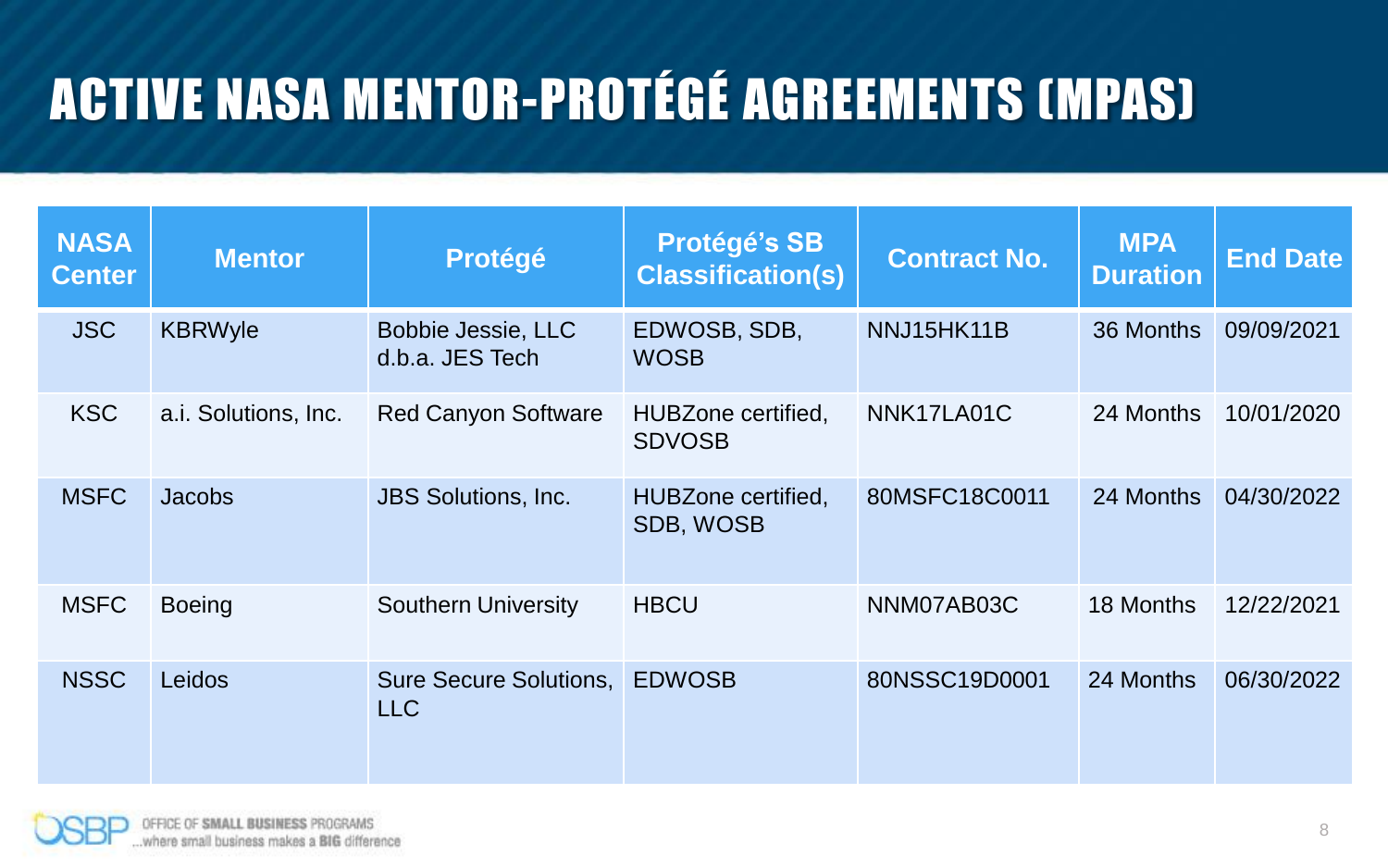#### NASA APPROVED MENTORS - STATUS

| <b>Mentor Name</b>                                    | <b>Expiration Date</b> | <b>Mentor POC</b>        | Phone No.    | <b>E-mail Address</b>        |
|-------------------------------------------------------|------------------------|--------------------------|--------------|------------------------------|
| a.i. Solutions, Inc.                                  | 7/12/2024              | <b>B.</b> Steve Owens    | 321-867-0670 | steve.owens@ai-solutions.com |
| <b>AECOM</b>                                          | 1/28/2024              | Shawn Ralston            | 703-559-1338 | shawn.ralston@aecom.com      |
| Aerojet Rocketdyne                                    | 10/5/2021              | Georgina (Gina) Gastelum | 818-586-2361 | georgina.gastelum@rocket.com |
| Assurance Technology Corporation (ATC)                | 1/12/2021              | Michael Renfroe          | 978-369-8848 | mrenfroe@assurtech.com       |
| <b>Bechtel National, Inc.</b>                         | 5/20/2026              | Lisa Tribuce-Leoung Tat  | 703-429-6261 | ljtribuc@Bechtel.com         |
| CSRA, LLC                                             | 12/26/2022             | <b>Bruce Moore</b>       | 256-947-5033 | bruce.moore@gdit.com         |
| Deloitte & Touche, LLP                                | 10/25/2026             | Victoria Vo              | 703-585-3946 | vicvo@deloitte.com           |
| Enterprise Services, LLC                              | 10/9/2023              | Jeff Henderson           | 703-736-4015 | eff.henderson@perspecta.com  |
| Hamilton Sundstrand Space System International, Inc.  | 12/14/2022             | Mark Beardslee           | 860-654-6897 | mark.beardslee@utas.utc.com  |
| HoneywellInternational, Inc. (Aerospace-Glendale)     | 12/5/2023              | Cruz Andino Vargas       | 787-658-2289 | cruz.andino@honeywell.com    |
| <mark>Jacobs Technology, Inc</mark>                   | 9/8/2026               | JoAnn Belt               | 256-961-1769 | joann.v.belt@nasa.gov        |
| eidos Innovations Corporation                         | 11/13/2023             | Chireda Gaither          | 571-526-6026 | chireda.b.gaither@leidos.com |
| LJT & Associates, Inc.                                | 9/17/2023              | TBD                      | <b>TBD</b>   | TBD                          |
| Lockheed Martin                                       | 12/22/2026             | Orysia Buchan            | 315-456-3018 | orysia.d.buchan@Imco.com     |
| Millenium Engineering and Integration Company         | 8/17/2021              | Daniel Deans             | 703-413-7740 | ddeans@meicompany.com        |
| Northrop Grumman                                      | 2/19/2021              | Jenifer Scoffield        | 435-863-2017 | jenifer.scoffield@ngc.com    |
| PAE Applied Technologies, LLC                         | 4/3/2023               | Stephen Bettrel          | 281-224-5874 | stephen.p.brettel@nasa.gov   |
| Raytheon Company                                      | 11/19/2020             | Crystal King             | 571-250-3725 | crystal   king@raytheon.com  |
| Science Applications International Corporation (SAIC) | 12/17/2020             | Elizabeth (Liz) Tomka    | 703-677-2910 | elizabeth.a.tomka@saic.com   |
| Sierra Lobo, Inc.                                     | 4/3/2023               | Chuck Stidham            | 567-401-1051 | cstidham@sierralobo.com      |
| Sierra Nevada Corporation                             | 11/17/2020             | Velinda Highfill         | 775-849-6507 | velinda.highfill@sncorp.com  |
| Southwest Research Institute                          | 5/31/2022              | Eva Carpenter            | 210-522-2237 | eva.carpenter@swri.org       |
| <b>Teledyne Brown Engineering, Inc.</b>               | 6/25/2026              | Debbie Batson            | 256-726-1393 | debbie.batson@teledyne.com   |
| <b>The Boeing Company</b>                             | 4/7/2026               | Kamisha Sanders          | 314-610-0311 | kamisha.d.sanders@boeing.com |
| Wyle Laboratories, Inc. d/b/a KBRWyle                 | 10/19/2022             | Jamie Downs              | 301-464-7584 | jamie.downs@us.kbr.com       |